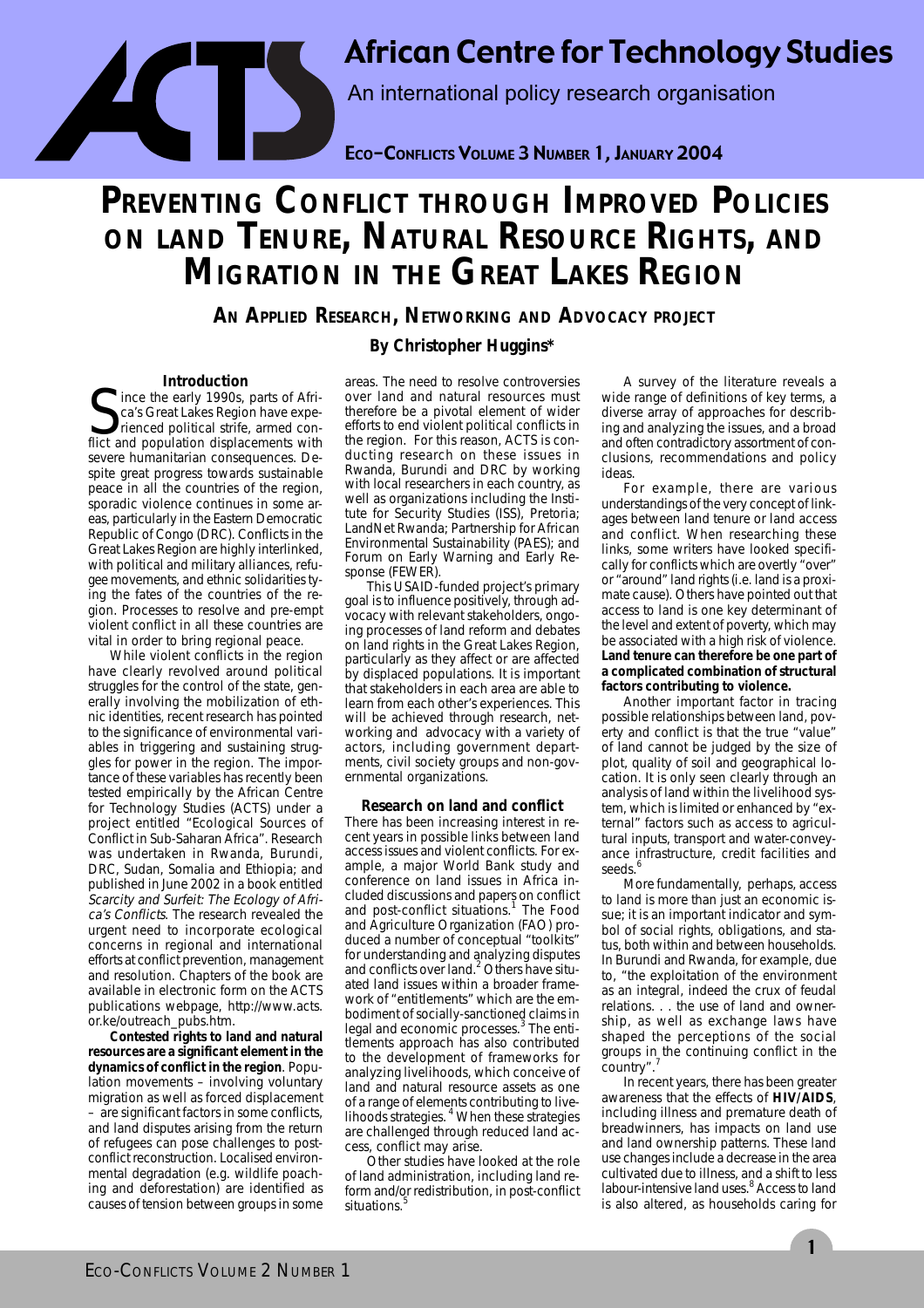people with AIDS are more likely to lease out their land, enter into sharecropping agreements, or lend land to others. Such households are also more likely to lose land, either through formal or informal sale, abandonment of land, or having land forcibly taken from them.<sup>9</sup> It is also important to note that access to land affects people's vulnerability to HIV infection. Limited access to land forces individuals to seek off-farm income, which often involves migration and may separate spouses for long periods. In many areas, widows without children as well as divorced women are denied access to land. In an attempt to purchase land, and without other means of generating income, some may turn to the commercial sex trade.<sup>10</sup>

While there is a lack of firm data, it is feasible that impoverishment, as well as the psychological effects of AIDS and the destruction of social restraint mechanisms due to household break-up, contribute to the generation or perpetuation of conflicts

One important conceptual issue recurs in literature on land tenure in Africa. There are aspects of land use and land access which are more common in "traditional" African societies than in the West. These include, for example, multiple use regimes, with multiple users; as well as flexible tenure arrangements which are "stable" but may alter over time. The first problem with the way that these are often treated is that they may not be fully understood as they are often complex and require considerable research to be fully "mapped". The second problem is that even if identified, such aspects are not well-captured by Western concepts of land use and land tenure. The most obvious form of **conceptual disconnect** is that African resource use is often based on common property regimes, while Western property rights law and theory is founded upon the central importance of individual rights.

ACTS is in the process of further investigating these issues, in addition to examining policies, laws and practices related to migration and refugee status, in order to lay out the conceptual framework for its research in the three countries. As this conceptual framework is developed, ACTS is also identifying specific research areas and questions for attention. Some of these are summarized below.

#### **Land issues in Rwanda**

Almost everyone in Rwanda has undergone an experience of forceful displacement, and many have had to reclaim lands which they have left. Government policy has directed people to share land resources (often through state-guided "villagization"), or has opened up protected public lands for resettlement. Despite people's general willingness to share land, there are many land disputes at the local (intra- and inter-household) level. The National Unity and Reconciliation Council found that land disputes are "the

greatest factor hindering sustainable peace".

**Land is scarce.** Population density has increased from 101 people per square kilometres in the early 1960s, to 303 people per square kilometre today, with some districts supporting 1000 people per square kilome-<br>tre.<sup>12</sup> In 1960 the average size of a family farm holding was 2 hectares; in 2001, almost 60 per cent of households had less than 0.5 ha. By 2020, the population is projected to double to 16 million, which will reduce the already tiny plot sizes by half. Clearly, subsistence livelihoods are already at risk and may become unviable.

In Rwanda, there are two types of rights of access to land: private individual ownership, regulated by statutory law; and customary access, regulated by indigenous systems in rural areas. Changes to the customary systems under the monarchy (around 1870) and attempts by the Belgian authorities to standardize the monarchic system and apply it to those areas customarily administered by lineage leaders resulted in more rigid and exploitative relationships between land owners and land users. This also made access to land a factor of differentiation between the Hutu and Tutsi.

The so-called "Social Revolution" of 1959 and the associated violence resulted in many Tutsi leaving the country and widespread re-distribution of land. The government claimed to have dismantled feudal structures, but the new state elite misused their power to gain access to land and cheap agricultural labour. In the rural areas of Rwanda, client-based land relationships still exist, and have in some cases evolved into "monetary clientelism", where the power of the patron is based on his or her links with the monetary economy. In most cases, individual land rights predominate, and sale and rental of land is increasingly common, even though sale is, technically, illegal. Research in Gisenyi Province, 1988 – 1993, found that about 65 per cent of all land sales were "distress sales", to cover essential household ex-<br>penditures.<sup>13</sup>

There is therefore a situation of **juridical uncertainty** and associated tenure insecurity linked to land disputes. The flexible nature of customary systems, which often enables them to maintain general social cohesion, has to varying degrees been overwhelmed by the sheer scale of the changes in recent years.

Inequitable distribution of land, in tandem with fundamental land scarcity has been identified as one of the aspects of historical economic domination and exclusion that created deprivation and social tension and prepared the way for violence. During the genocide, extremist politicians urged people to kill Tutsi and moderate Hutu in order to gain access to their land. In some cases, those who led the killings were rewarded with land by politicians.

Currently, different areas are affected by different kinds of challenges. In many cases, "local arrangements" were made regarding distribution or sharing of contested lands. Sometimes, coercion was used to ensure that people accepted certain arrangements. These local variations in the nature of disputes mean that a 'one size fits all' policy approach may not be appropriate to local situations.

Because of a history of autocratic governance and current political issues, there is a general lack of information on the perceptions of local people. Therefore, it is difficult to gauge the effects of land disputes on local communities and inter-group relationships. However, the historical significance of land and frequency of disputes suggests that **effective land reform and land management is key to long-term peace in Rwanda**.

The draft Land Bill and Land Policy (currently under discussion in Parliament) aim to tackle some of the challenges, mainly through facilitating "land consolidation" in order to bring economies of scale and encourage non-farm activities. However, it is not yet clear how such a process will take place or if it would be beneficial to all. It is important that the processes by which priorities for improvement, and mechanisms for them to be put in place, can be identified at the local level. **It is also important that local capacity for implementation of these instruments is strengthened** if they are to be effectively implemented. During the research, ACTS will concentrate on the policy aspects of both of these issues: land reform and local administration.

#### **Land issues in Eastern DRC**

Since the start of the colonial period, the Democratic Republic of Congo (DRC) has suffered misrule and economic sabotage. In the mid-1990s, as former President Mobutu attempted to retain power through brutality and repression, an alliance of foreign-backed rebel forces swept across the country from the east and installed Laurent Kabila as president in May 1997. Soon after, as a result of internal power struggles, and (related) external relations with Rwanda and Uganda, a "second Congo war" broke out, again in the east of the country. The humanitarian impacts of the violence have been truly horrific. The International Rescue Committee estimated in mid-2003 that 3.3 million people had died in the war since 1998 – the majority of them in the eastern part of the country, particularly the Kivus.

In response to these events, peace processes have been underway since the very first weeks of the "second Congo war" in 1998. The most significant was the Stakeholders Peace Talks in Lusaka, July 1999 which eventually resulted in the establishment of the Transition National Government in 2003. However, despite this progress, violence has continued in parts of the east, especially in Ituri. Meanwhile, in North Kivu, there are reports that tensions are high.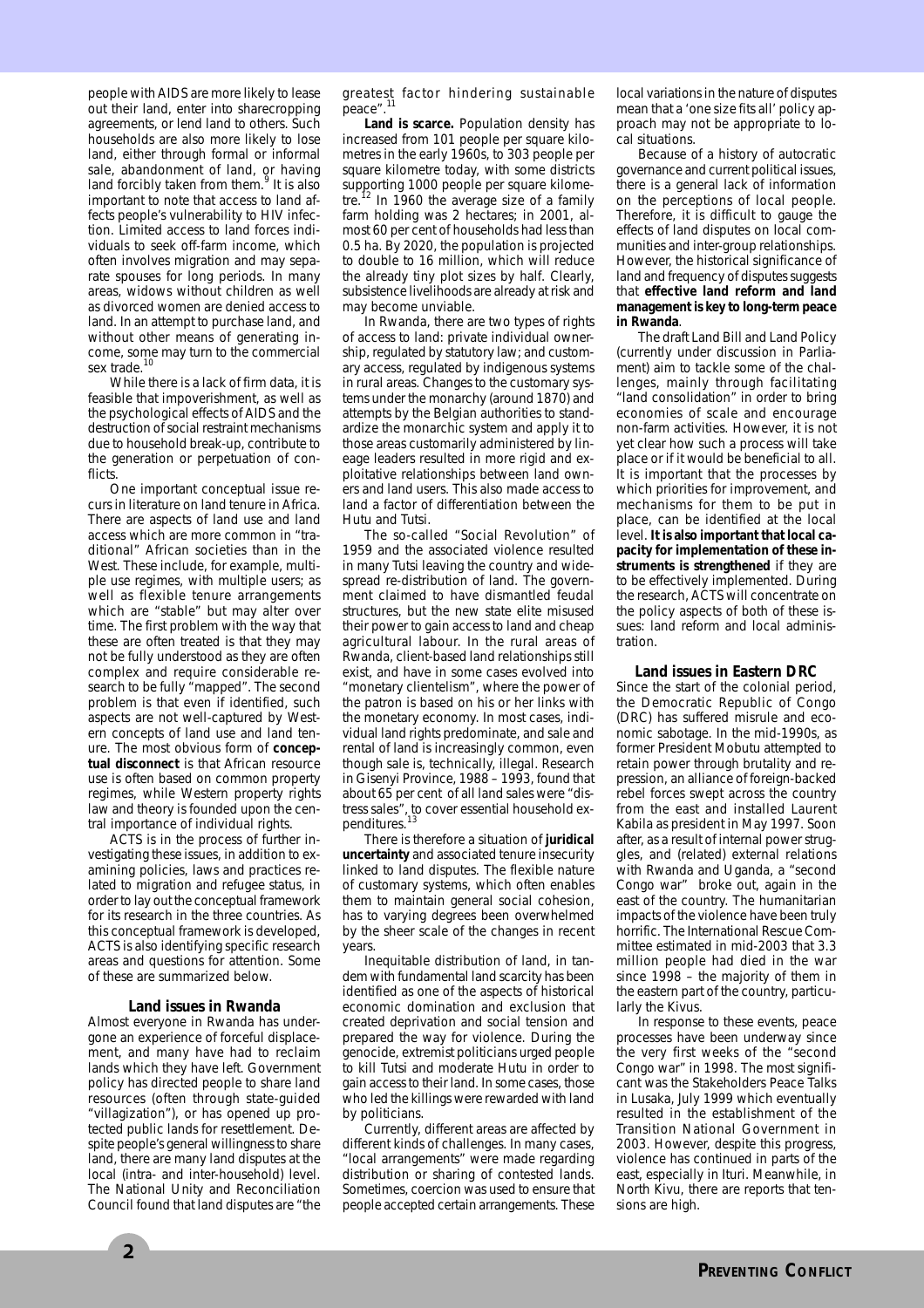The fighting in the east involves numerous factors. An important aspect of this conflict is the control of local economic structures by armed groups and the exploitation of natural resources. These include minerals (especially coltan, gold, and diamonds), timber, and wildlife. These have been well documented: **issues surrounding access to agricultural and grazing land have been less well-researched**, despite being important factors in the Kivus as well as in Ituri.

A recurring theme in the Kivus is the contested political/civil status of nonautocthonous "immigrant" communities. Their civil and political status is intimately bound up with access to land. Some Rwandaphones migrated there in the 17<sup>th</sup> century, whilst others migrated more re-cently. <sup>14</sup> In Masisi District, for example, both Hutu and Tutsi populations migrated there from Rwanda in colonial times, partly to work on European plantations. The political power of Rwandaphone populations were instrumental in the legislative elections of 1960. Political competition, combined with a new influx of Rwandan refugees from Burundi in 1963- 4, led to a surge of anti-immigrant feeling. This was the background against which the 1964 Constitution was drafted, which restricted citizenship to "those persons who could show that one of their ancestors was a member of a tribe… established in the Congo prior to 1908". However, the political influence of numerous Rwandaphones in the 1970s and 1980s altered the de facto situation, and some Rwandaphones acquired large tracts of land. This was often seen locally as a challenge to the authority of local customary leaders, who demand tribute for land which is held under customary "lease".

In order to understand the current situation, it is necessary to understand the mechanics of colonial rule.<sup>16</sup> The colonial state governed and administered land through two systems – the first, civil law, was operative in the urban areas, and was the prerogative of the Provincial government. The second, customary law, was operative in the rural areas, and was implemented by the traditional authorities. This "bifurcated" model which is still in place today, tends to simplify a situation that is extremely complex: a "bewildering range of conflicting laws and legal interpretations" makes the civil land tenure system open to confusion. The General Property Law of 1973 had put all land theoretically under the ownership of the state and had theoretically abolished the customary ten-<br>ure systems.<sup>17</sup> This law was open to abuse and has led to many people being evicted from "ancestral" land, which is then privatized.

In Ituri, N.E. DRC, a variety of factors are involved in the conflict. External actors have encouraged violence for commercial gain, but a local land dispute is at the root of the violence. **Control over access to land is one important instrument of political and economic domination** used by elites (of various ethnicities and nationalities) to disempower sections of the local community and guarantee labour availability for various profitable "projects", such as looting, gold mining and security for commercial networks. In a more abstract sense, the re-construction of identity (i.e. centred on ethnicity or locale, rather than for example class or gender) is another instrument of coercion. Often, because of the significance of land to livelihoods and forms of "belonging", access to land is one of the elements of the "reconstruction" of identity.

One of the challenges to reconciliation efforts is to address the land issue in terms of the changes in land access which have occurred since the violence began. In Ituri, it has been noted that many gold mines are now controlled by Lendu militia, while individual Hema may have accessed more land in certain areas. Thousands of people have been displaced, and their relocation in a time of peace will also have to be carefully managed. Issues of land tenure will only be solved through dialogue and negotiation between the people involved. However, this will have to be done in tandem with **a review of political representation of 'non-autocthonous groups'; land tenure systems (civil and customary**) and studies of the way that systemic problems have interacted with historical specifics and local power-struggles. A prerequisite for local peace will be an attempt to build the capacity of local people to critique existing legal and administrative structures and actively advocate for their needs.

#### **Land issues in Burundi**

Burundi has been embroiled in violence for decades, and has been particularly hard-hit by the civil war which has been going on for the last decade. At least 300,000 people have died as a result of violence during that period and a total of 1.2 million people have been displaced from their homes. There are 281,000 internally displaced people while 789,000<br>Burundians live in Tanzania.<sup>19</sup> In November 2003, the transitional national government of Burundi and the CNDD-FDD rebels signed an agreement endorsing political, defence and security power sharing. The rebel group which remains opposed to negotiations with the government: the FNL, is under considerable pressure to negotiate.

Land is significant to conflict prevention in many ways, but primarily perhaps because of the great challenge posed by the possible return of refugees, mainly from Tanzania. Population density is high, averaging 230 people per  $km<sup>2</sup>$  but as high as 360 persons per  $km<sup>2</sup>$  in some areas. Over 80 per cent of rural households have less than 1.5 hectares of land, and the average land holding in 1982 was reportedly 0.39 ha. $^{21}$  Population pressure has led to exploitation of marginal lands which makes livestock and agricultural productivity increasingly fragile. In addition, forests have been devastated and soil productivity is on the decline, especially

on small farms which are intensively cultivated.

Land tenure in Burundi currently has both customary and modern systems operating in parallel, and with some overlapping and hybrid systems in place. The 1986 Land Tenure Code requires all land, and all land transactions, to be registered with the state. However, the state lacks the financial resources to implement or disseminate the Land Tenure Code. As a result, customary tenure regimes are still very influential in rural areas, and land holdings remain largely unregistered.<sup>22</sup>

Under customary law, women have unequal access to land (e.g. they can rarely inherit land). Many studies of inequality and conflict do not take women's issues into consideration, arguing that women do not participate in violence. This assumption is problematic because civilian populations may provide direct or indirect support to armed forces. Growing up in female-headed households with restricted access to land and in extreme poverty, children are more likely to become involved in conflict, either for financial or for ideological reasons.<sup>23</sup>

The government of Burundi has tended to focus on land fragmentation and environmental degradation as the main<br>land-related problems.<sup>24</sup> Notwithstanding the significance of these two challenges, other land-related issues have great salience to long-term conflict prevention. These include **internal displacement, the likely return of the refugees, the problems of land administration, controversial state expropriation of land and "land grabbing" by individuals**.

Land may be directly contributing to conflict; anecdotal reports suggest that some rebel groups use the promise of in-<br>creased access to land to enlist people.<sup>25</sup> The displacement of large numbers of people also creates opportunities for illegitimate use of abandoned lands, though it is unclear to what extent this is a contributing factor to conflict.

The economic and political exclusion in Burundi is based on tight networks of kinship and patronage, with strong links between the civil service, military and the private business sector. **Land is one of the currencies of patronage** and is also one of the ways in which diverted monies are invested. If this continues to be the case, it could undermine a political transition process.

Land administration is key to resolving some of these problems. The system is multi-tiered, starting at the local level, with the Bashingantahe, (a council of respected persons) made up of eminent males at the local level. Some members of these 'wise councils' have been appointed for reasons of political influence rather than local legitimacy.<sup>26</sup> The legitimacy of some chiefs and commune administrators has also been compromised due to the conflict. Therefore, local level land disputes are less easily resolved.

The formal land registration system is far from perfect. Flight of human resources